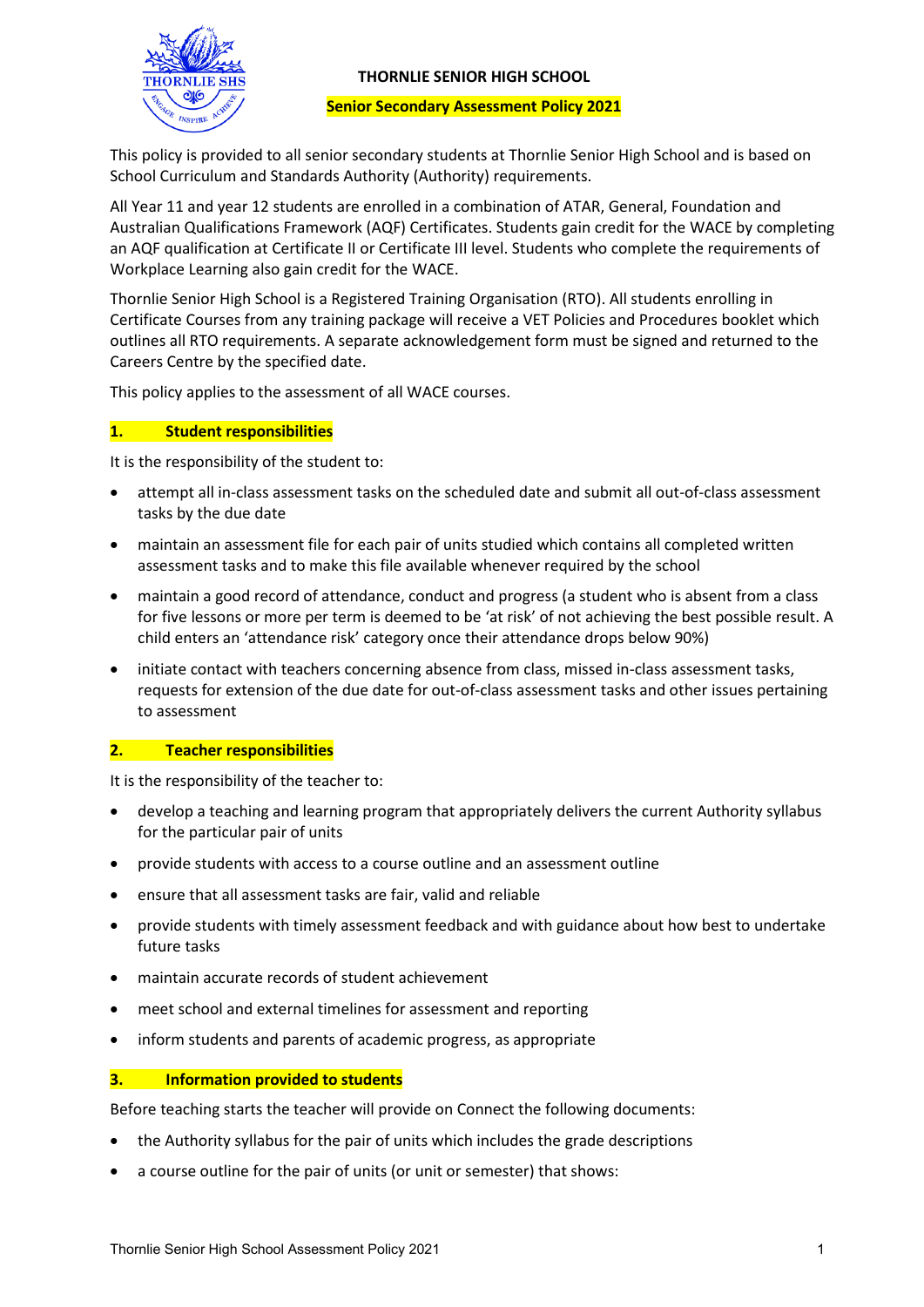- o the content from the syllabus in the sequence in which it will be taught
- $\circ$  the approximate time allocated to teach each section of content from the syllabus
- an assessment outline for the pair of units that includes:
	- o the number of tasks to be assessed
	- o the approximate timing of each assessment task (i.e. the week in which each assessment task is planned or the start week and submissions week for each out-of-class extended task)
	- o the weighting for each assessment task
	- $\circ$  the weighting for each assessment type, as specified in the assessment table of the syllabus
	- o a general description of each assessment task
	- o an indication of the content covered by each assessment task

Note: Students without internet access at home can request from their teacher a hard copy of these documents.

### **4. Assessing student achievement**

At Thornlie Senior High School all students are enrolled in a pair of units. In each pair of units, a number of assessment tasks occur during the year including end of semester exams in all ATAR courses and an Externally Set Task for Year 12 General and Foundation courses.

Each task provides evidence of student achievement. The teacher uses the total weighted mark from all assessment tasks when assigning a grade at the completion of the pair of units.

The requirements for each assessment task will be clearly described in writing (i.e. what the student needs to do, often indicating the steps involved for extended tasks). Where appropriate, the criteria against which the task will be marked will be provided with the task.

Most tasks are completed in-class. Some courses may include tasks that are completed out-of-class (in which case, student achievement may be validated to ensure authenticity).

Some courses may include assessment tasks to be completed by a group of students. In such cases teachers will use strategies to enable them to assess the performance of each individual in the group. Typically this will be identified in the task (or task brief) provided to the students at the commencement of the task.

Where a student's disability, specific education needs or cultural beliefs will significantly affect their access to an assessment task the teacher may adjust the task in consultation with the relevant Head of Learning Area/Teacher-in-Charge responsible for the course.

School-based assessments are conducted by teachers in accordance with the school's assessment policy. At the end of a course unit, aggregate marks are used to produce a rank order of student achievement. Grade descriptors are then used to determine a grade (A-E) at the end of each course unit.

In their final WACE year, ATAR students will also receive an aggregate school mark out of 100 for each course unit.

For courses with practical (performance or production) components, a mark out of 100 may be required for each of these components.

Students are assessed in relation to the School Curriculum & Standards Authority (SCSA) assessment guidelines and awarded grades of -

- **A** Excellent achievement
- **B** High Achievement
- **C** Sound achievement
- **D** Limited Achievement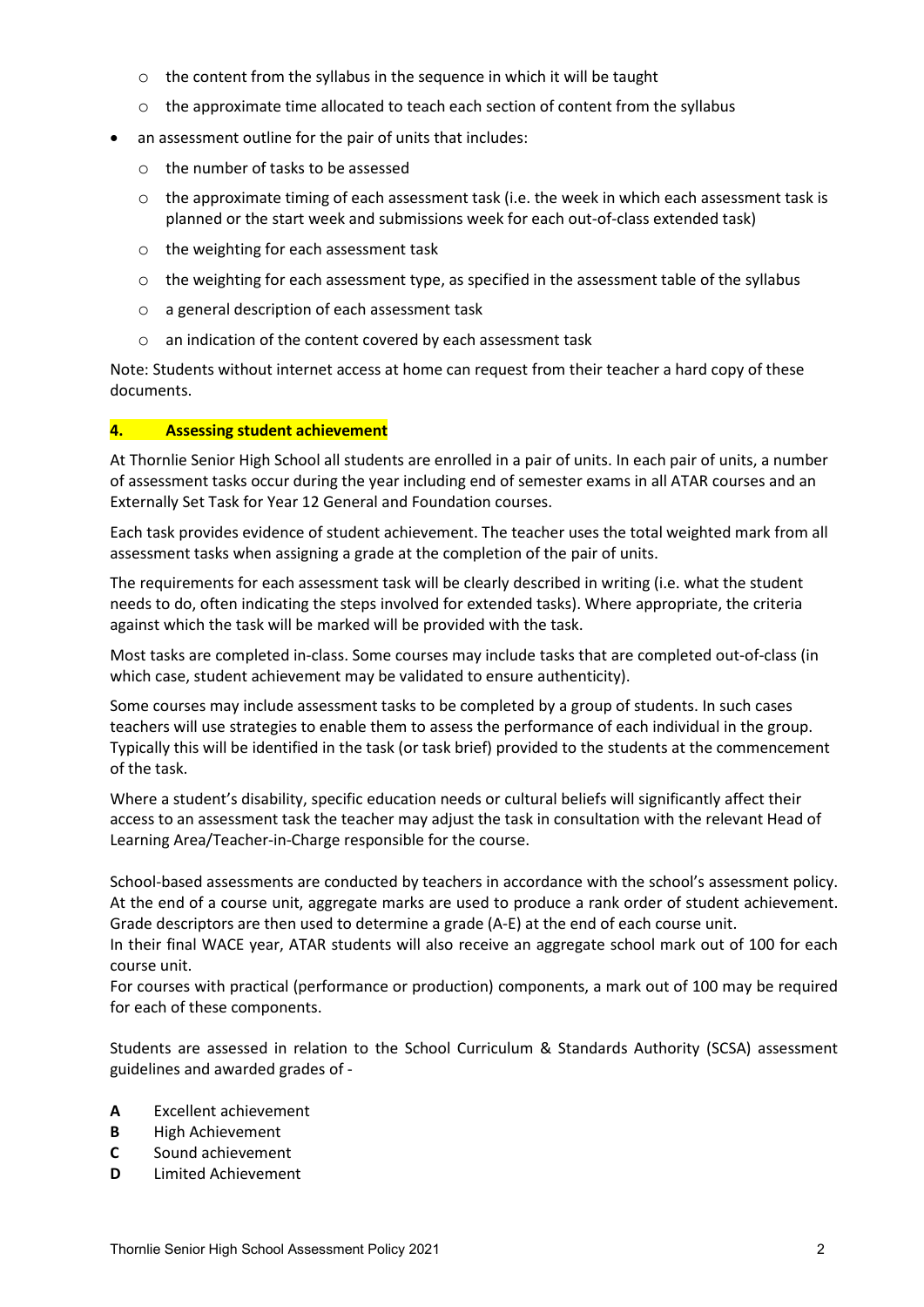### **E** Inadequate Achievement

## **5. School examinations**

School examinations are included in the assessment outline for the pair of units. The weighting (i.e. proportion of the final mark) for these school-based examinations varies between courses and can be determined from the assessment outline.

A written examination will be held in all ATAR courses at the end of Semester 1 and the end of Semester 2.

A practical/performance/oral exam will also be held in those courses with a practical, performance or oral ATAR examination.

In Year 11 written examinations are typically 2.5 or 3 hours in duration.

In Year 12 all written examinations are 3 hours duration except for courses with a practical, performance or oral examination which are 2.5 hours plus a separate practical, performance or oral examination.

The examination timetable is issued to students two weeks before the start of the exam period. The examination rules are available on Connect.

If an examination contains an error or questions are based on content that is outside the syllabus, or there is a breach of security the school will:

- remove the question containing the error or that is based on content outside the syllabus, **or**
- set a new examination if there is a breach of security that affects all students, **or**
- penalise the students involved if there is a breach of security limited to only them (i.e. a mark of zero)

Where health issues or personal circumstances prevent a student from completing one or more school examinations, as for all other assessment tasks, the school will determine whether the reason is acceptable and if not acceptable the student will be given a mark of zero. If the reason is acceptable to the school an alternate date will be set or where this is not possible the student will not sit the examination and their marks for other tasks will be re-weighted.

## **6. Externally set task**

All students enrolled in a Year 12 General or Foundation course are required to complete an externally set task (EST) for that course.

The EST is included in the assessment outline for the pair of units. This assessment task has a weighting of 15% of the final mark for the pair of units.

The EST is a 50 minute written assessment task developed by the Authority based on content from Unit 3. It is completed in class under standard test conditions.

Where a student does not complete the EST due to absence they will be required to complete the task at the first available opportunity (generally within two days of the student's return to school). If this is after the date that the Authority requires the school to submit the EST marks, then the mark will be included in the student's school mark but will not be uploaded to SCSA.

## **7. Cheating, collusion and plagiarism**

Students must not cheat (i.e. engage in a dishonest act to gain an unfair advantage).

All work in each individual assessment task must be the work of the student. Students are not permitted to submit for marking, as original, any work which is:

• prepared or substantively contributed to by another person (e.g. student, teacher, tutor or expert)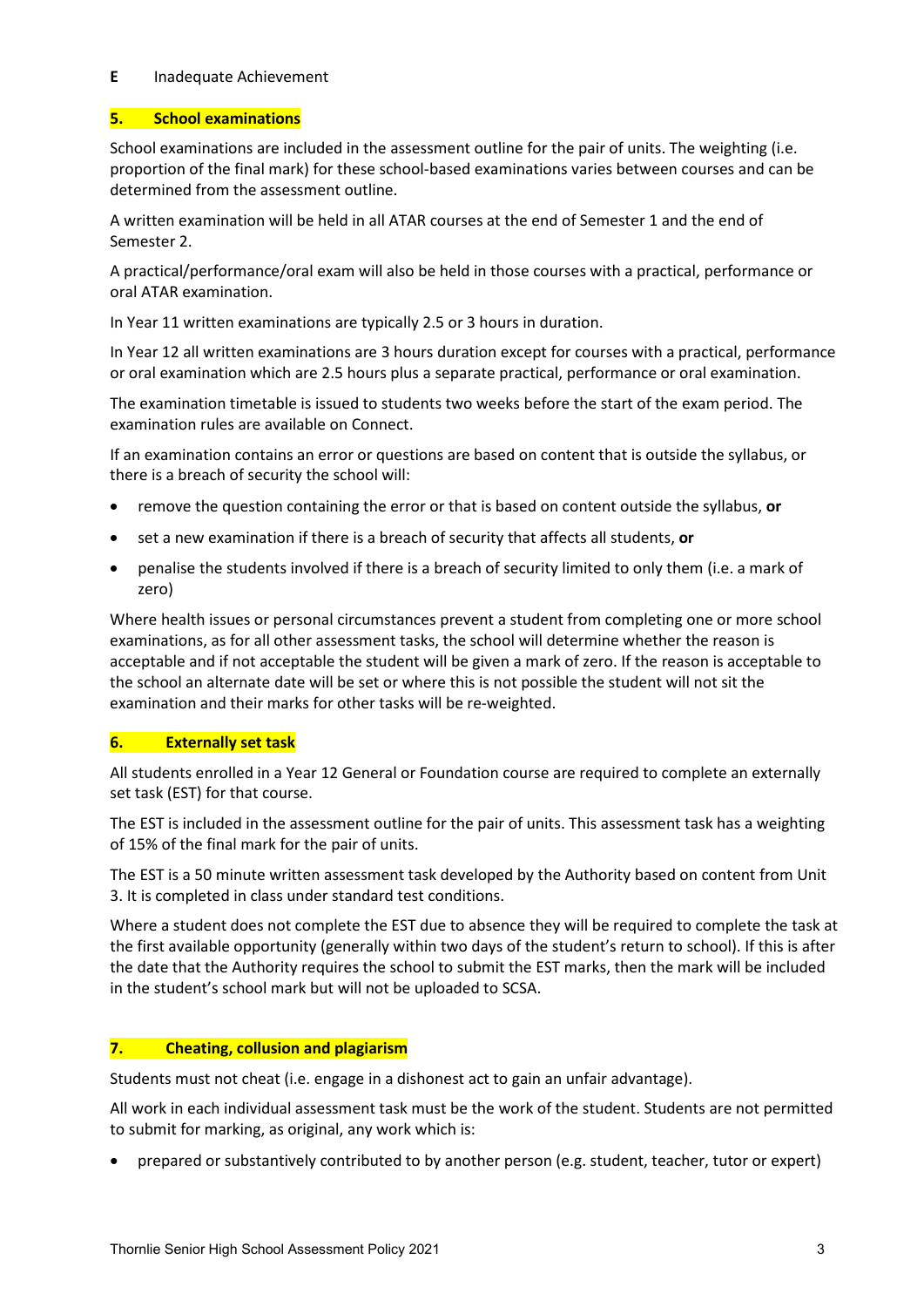- copied or downloaded from the internet without acknowledging the source
- paraphrases or summarises the work of others

If a student is believed to have engaged in cheating, collusion or plagiarism, the teacher will refer the matter to the relevant head of learning area/teacher-in-charge responsible for the course. As part of this process, the student and the parent/guardian will be informed of suspected inappropriate behaviour. The student will be provided with the right of reply.

If it is demonstrated beyond reasonable doubt that a student has cheated, colluded or plagiarised, one of the following penalties will apply:

- a mark of zero for the whole assessment task, **or**
- a mark of zero for the part of the assessment task where the teacher can identify that the work is not the student's own
- $\circ$  a student who 'provides' their work for others to claim as their own has colluded, and so the previous two dot points will apply to them as well as to the student submitting such work.

The parent/guardian will be informed in writing of the decision made, the penalty and any further disciplinary action.

### **8. Security of assessment tasks**

Where there is more than one class studying the same pair of units at the school, all or most, of the assessment tasks will be the same to ensure student marks are on the same scale. In such cases, to ensure that no students are unfairly advantaged, the question papers used for in-class assessment tasks will be collected at the end of the lesson and retained by the teacher until the task has been completed by all classes. In their own interests, students must not discuss the nature of the questions with students from the other classes until after all classes have completed the task. Discussion of the questions will be treated as collusion and the students will be penalised.

Where the school uses the same assessment task or exam as other schools, the task/exam and the student responses will be retained by the teacher until the task/exam has been completed by all schools.

### **9. Retention and disposal of student work**

Students are responsible for retaining all of their marked written assessment tasks. The school will retain all non-written assessment tasks (typically as audio or video recordings or digital products). This material is required by the teacher when assigning grades at the completion of the pair of units and may be required by the Authority for moderation purposes.

*To assist students, the school may establish an assessment file for each student for each course/program. The file would hold all marked written assessment tasks. Students would have access to this file for revision purposes. The school would retain the files until the marks have been accepted by the Authority. The written assessment tasks would be available to students for collection after that time. All materials not collected by the end of the school year would be securely disposed of by the school. All recorded evidence of performance for non-written assessment tasks would be deleted/erased at the end of the school year.*

The school will not use the materials for any other purposes without the written permission of the student.

### **10. Modification of the assessment outline**

If circumstances change during the teaching of a pair of units, requiring the teacher to make adjustments to scheduled assessment tasks, then students will be notified and the modified assessment outline will be placed on the school intranet.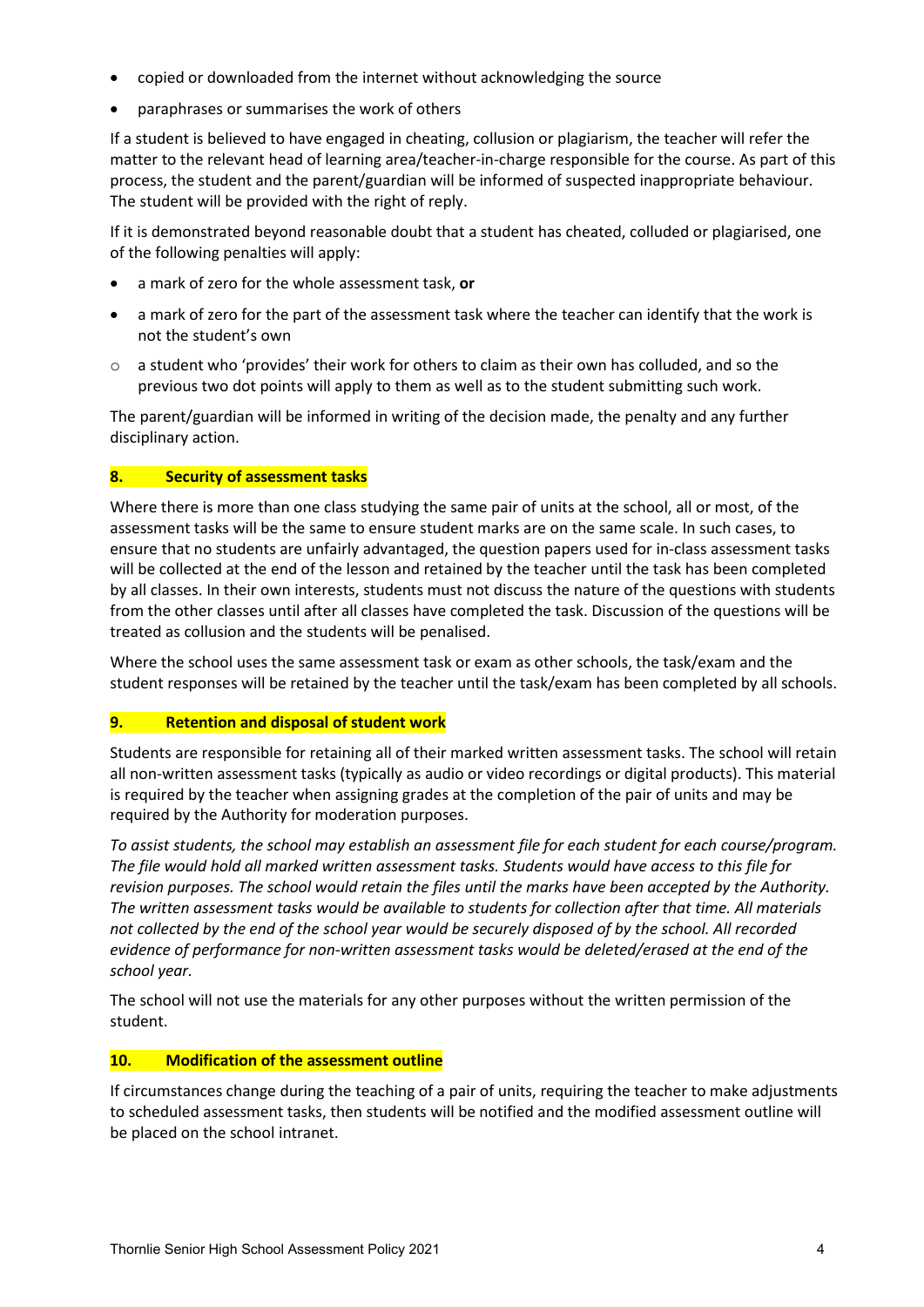Where a disability, special education needs or cultural beliefs has resulted in the inability of a student to complete one or more assessment tasks the assessment outline will be adjusted and provided to the student and parent/guardian.

### **11. Students with a disability**

Students with a diagnosed disability will, where their disability, impairment or medical condition will significantly affect their access to a particular assessment task, have written and/or practical assessment tasks (including school examinations) adjusted by the teacher in consultation with the relevant head of learning area/teacher-in-charge responsible for the course. These adjustments will be consistent with those described in the Authority's *Guidelines for disability adjustments for timed assessments,* which can be accessed from the Authority website. Adjustments, depending on the individual students' education needs, can include special equipment, provision of a scribe, or additional time to complete the task.

Students who are unable to complete an assessment task because of their disability will be provided with alternative opportunities to demonstrate their knowledge, skills and understandings.

### **12. Completion of a pair of units**

A grade (A, B, C, D or E) is assigned for each pair of units completed.

Students are required to:

- attempt all in-class assessment tasks on the scheduled date
- submit all out-of-class assessment tasks on or before the due date

If an assessment task cannot be submitted directly to the teacher it is to be submitted to the relevant head of learning area/teacher-in-charge.

Where health issues or other personal circumstances prevent a student completing an in-class assessment task, the student (or the parent/guardian) must discuss the matter with the teacher at the earliest opportunity before the scheduled date. The school will determine whether the reason is acceptable.

Where the reason for not submitting an assessment task or attending a scheduled in-class assessment task **is acceptable** to the school the student's assessment outline will, where possible, be adjusted and a grade assigned.

- *Students who miss an "in-school" assessment task must, by the next lesson attended, produce a medical certificate or a parental note explaining their absence. If the reason for missing an in school assessment is considered valid by the HOD/TIC/Deputy Principal the student will not be penalised and may be permitted to complete a similar assessment task at the next convenient opportunity.*
- *Extension to due dates must be negotiated with the HOLA/TIC at least 2 school days before the due date. This negotiated due date is a final deadline after which a student will be awarded a zero (0) mark for that assessment. Extension for lateness must be covered by a medical certificate or parental notification of other serious reasons, which clearly indicate why work cannot be submitted on time prior to the due date.*
- *An alternate test/task may be provided for students who are absent if the reason for missing an in school assessment is considered valid by the HOD/TIC/Deputy Principal.*

## **Late submission of assessments with unacceptable reason**

• In cases where work is not submitted on time teachers *may* make a judgement based on evidence that is already available.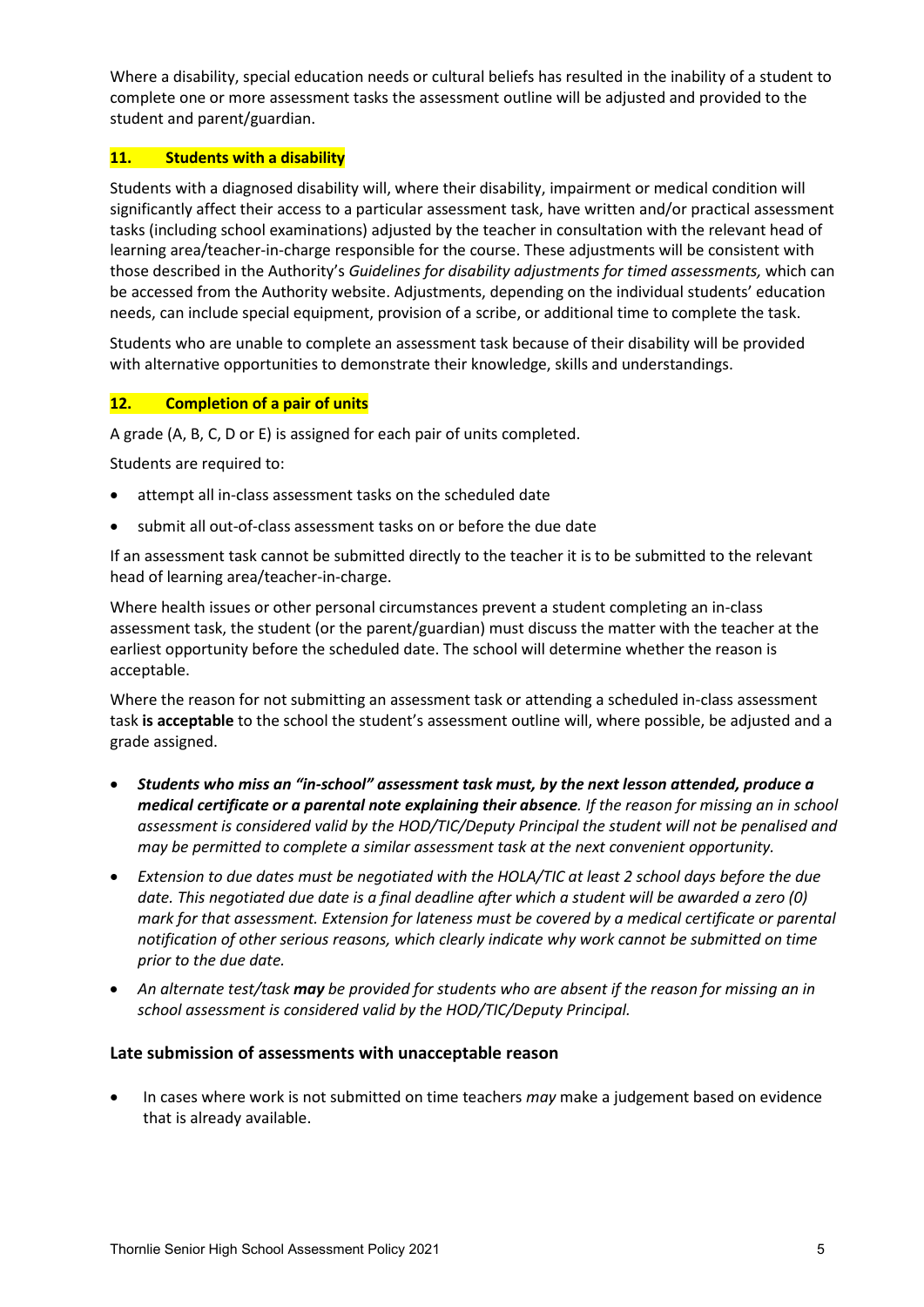• If no evidence is available, a penalty of 10% of the student's awarded mark - per day late - will be applied, up to a maximum of 50% (5 days late). A mark of zero will be allocated for assessments submitted more than 5 days late.

Note: A weekend is considered to be 2 days late

• *The parents of students who do not comply with the course and assessment requirements will be contacted as soon as possible*

#### **13. Acceptable reasons for non-completion or non-submission**

The penalty for non-completion or non-submission of an assessment task will be waived if the student provides a reason which is acceptable to the school. For example:

- where sickness, injury or significant personal circumstances prevents a student attending on the day that an in-class assessment task (including school examinations and the externally set task) is scheduled
- where sickness, injury or significant personal circumstances for part or all of the period of an out-of-class assessment task prevents completion or submission by the due date

In such cases the parent/guardian must:

- contact the school before 9.30 am on the day of the in-class assessment task or due date for submission of an out-of-class assessment **and**
- provide either a medical certificate or a letter of explanation immediately the student returns to school

Where the student provides a reason, which **is acceptable** to the school for the non-completion or non-submission of an assessment task, the teacher will:

- negotiate an adjusted due date for an out-of-class assessment task or an adjusted date for an in-class assessment task (generally, within two days of the student's return), **or**
- decide on an alternate assessment task (if, in the opinion of the teacher, the assessment is no longer confidential), **or**
- not require the task to be completed and re-weight the student's marks for other tasks (if, in the opinion of the teacher, sufficient evidence exists in the other tasks completed to meet the Authority requirements for the course and to enable a grade to be assigned)

Events that can be rescheduled are not a valid reason for non-completion or non-submission of an assessment task (e.g. sitting a driver's licence test, preparation for the school ball, family holidays). In exceptional circumstances, the parent/guardian may negotiate with the Year Co-ordinator the development of an individual education plan. This plan will show how the missed lesson time will be compensated for and any adjustments to the assessment outline.

Where a catastrophic event (e.g. a pandemic) affects delivery of the teaching program, the completion or submission of one or more assessment tasks and/or completion of the school examination timetable, students will be advised by the school of adjustments to the task requirements and/or the assessment outline.

### **14. Transfer between courses and/or units**

Should a student commence a pair of units late they will be at risk of being disadvantaged compared to others in the class. An application to transfer between types of courses or between courses is made through the Deputy Principal. A meeting may be held with the parent/guardian to discuss student progress and the requirements necessary for the student to be assigned a grade in the pair of units into which they wish to transfer.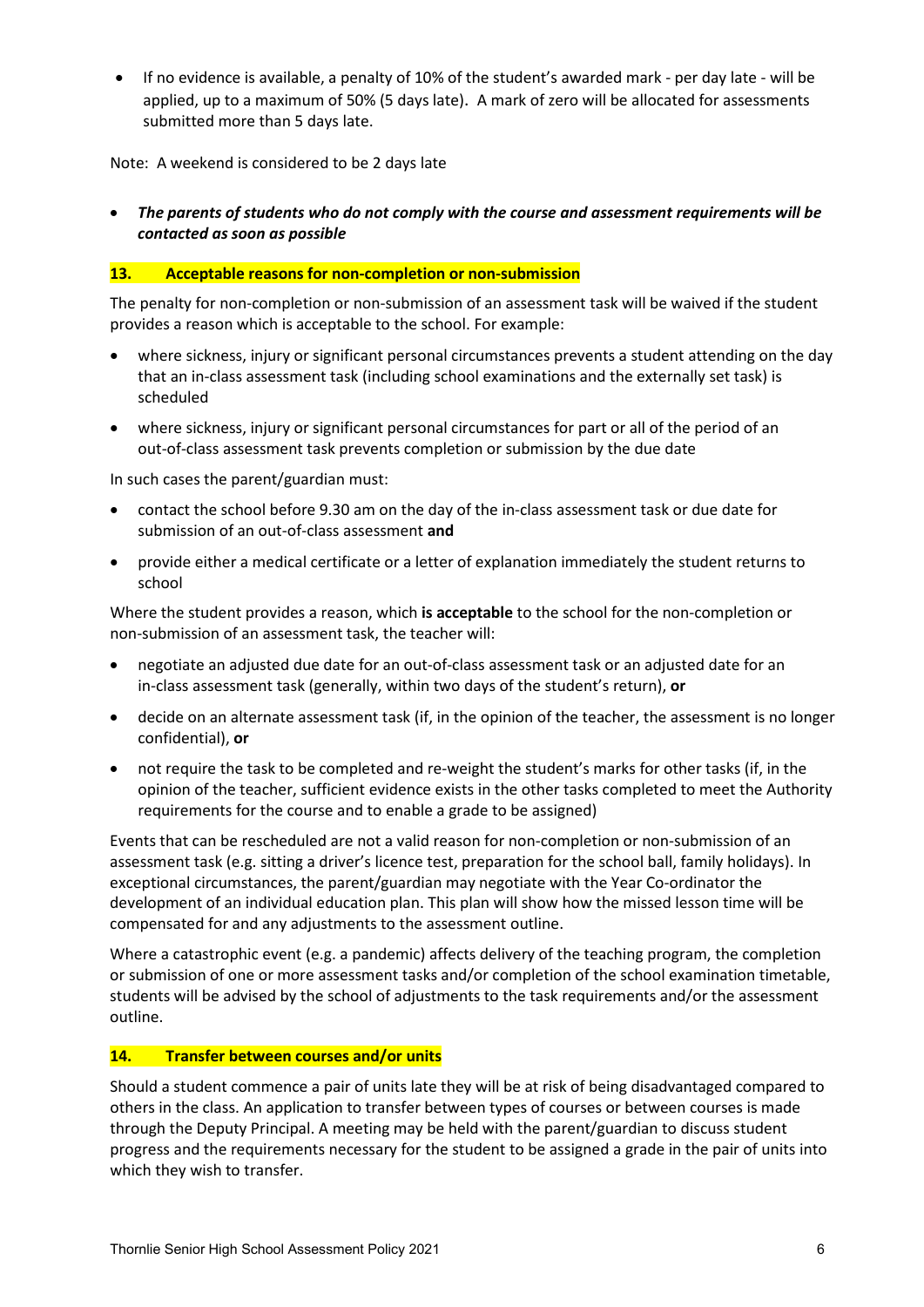At Thornlie Senior High School the deadline for student transfers in Year 11 and Year 12 is *Friday of Week 3 in Term 1,* as all courses are assessed as a pair of units. In **extenuating** circumstances a request for transfer may be considered by the Deputy Principal after this date.

AQF Certificate course are of two years duration. A student in Year 11 may transfer to another certificate before the end of week three Term One. Consultation with the RTO Manager, the Vet staff and administrators is required in these circumstances. Counselling will be aimed at achieving 'completion', and where completion is unlikely or not possible, transfers between certificate courses will be disallowed. There will be no further option of a transfer between certificates in the over the two years.

# *Students studying a Foundation course can transfer to a General course after the OLNA results are received from the Authority.*

When a student transfers to a different course within the same subject (e.g. from English ATAR Year 11 to English General Year 11) or to a similar course (e.g. Human Biology ATAR Year 11 to Integrated Science General Year 11), the marks from completed assessment tasks will be used, where they are appropriate, for the unit into which the student is transferring. These marks may be statistically adjusted to ensure that they are on the same scale as the marks for all students in the new class.

Where additional work and/or assessment tasks are necessary to enable a grade to be assigned, the teacher will develop an individual education plan showing the work to be completed and/or an adjusted assessment outline. The plan and/or the adjusted assessment outline will be discussed with the parent/guardian and provided to the student.

## **15. Transfer from another school**

It is the responsibility of any student who transfers into a class from the same course at another school, to provide the school with evidence of all completed assessment tasks. The Deputy Principal will contact the previous school to confirm:

- the part of the syllabus that has been taught
- the assessment tasks which have been completed
- the marks awarded for these tasks

The head of learning area/teacher-in-charge responsible for the course will:

- determine how the marks from assessment tasks at the previous school will be used [Note: Where necessary these marks will be statistically adjusted to ensure that they are on the same scale as those at Thornlie Senior High School.]
- determine the additional work, if any, to be completed
- determine the additional assessment tasks, if any, to be completed to enable a grade to be assigned

Where additional work and/or assessment tasks are necessary, the teacher will develop an individual education plan showing the work to be completed and/or an adjusted assessment outline. The plan and/or the adjusted assessment outline will be discussed with the parent/guardian and provided to the student.

### **16. Reporting student achievement**

The school reports student achievement at the end of Semester 1 and at the end of Semester 2. The report provides for each course:

- a comment by the teacher
- a grade
- the percentage mark in the school-based examination (for ATAR courses)
- the percentage mark (calculated from the weighted total mark)
- certificate courses